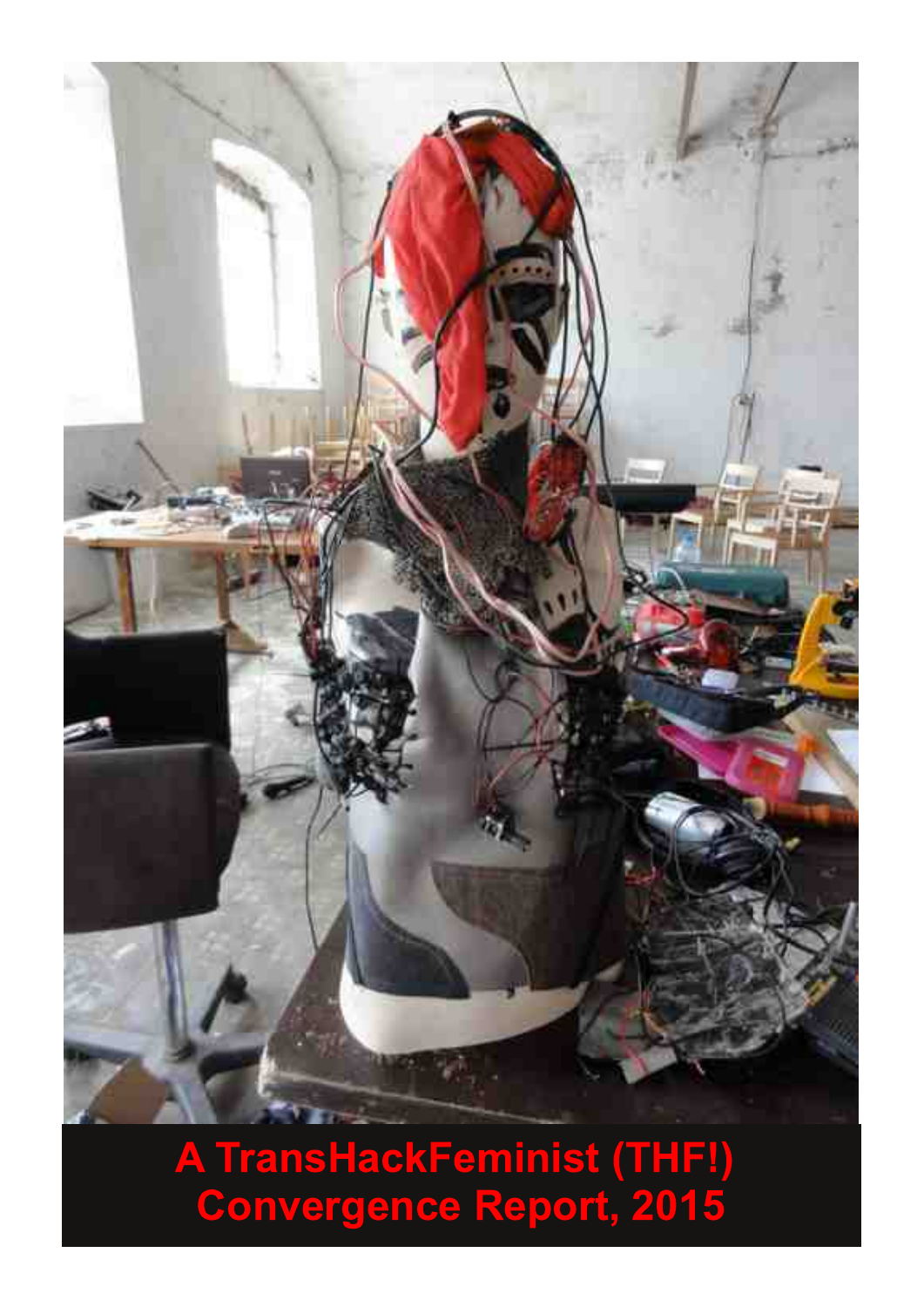## Table of contents

| <b>INTRODUCTION</b>                                          |                |
|--------------------------------------------------------------|----------------|
| <b>Motivations - Why was a THF! organized?</b>               | 1              |
| <b>Experimentation fields: Feminist servers and Gynepunk</b> | $\mathbf{2}$   |
| <b>Convergence agreement</b>                                 | 4              |
| The meaning of THF!                                          | $\overline{5}$ |
| <b>CONTENT</b>                                               | $\overline{7}$ |
| <b>Embodied Theories</b>                                     | $\overline{7}$ |
| <b>Performative Tactics</b>                                  | 8              |
| <b>Liberating Technologies</b>                               | $\overline{9}$ |
| <b>CONCLUSION</b>                                            | 9              |
| <b>REFERENCES</b>                                            | 10             |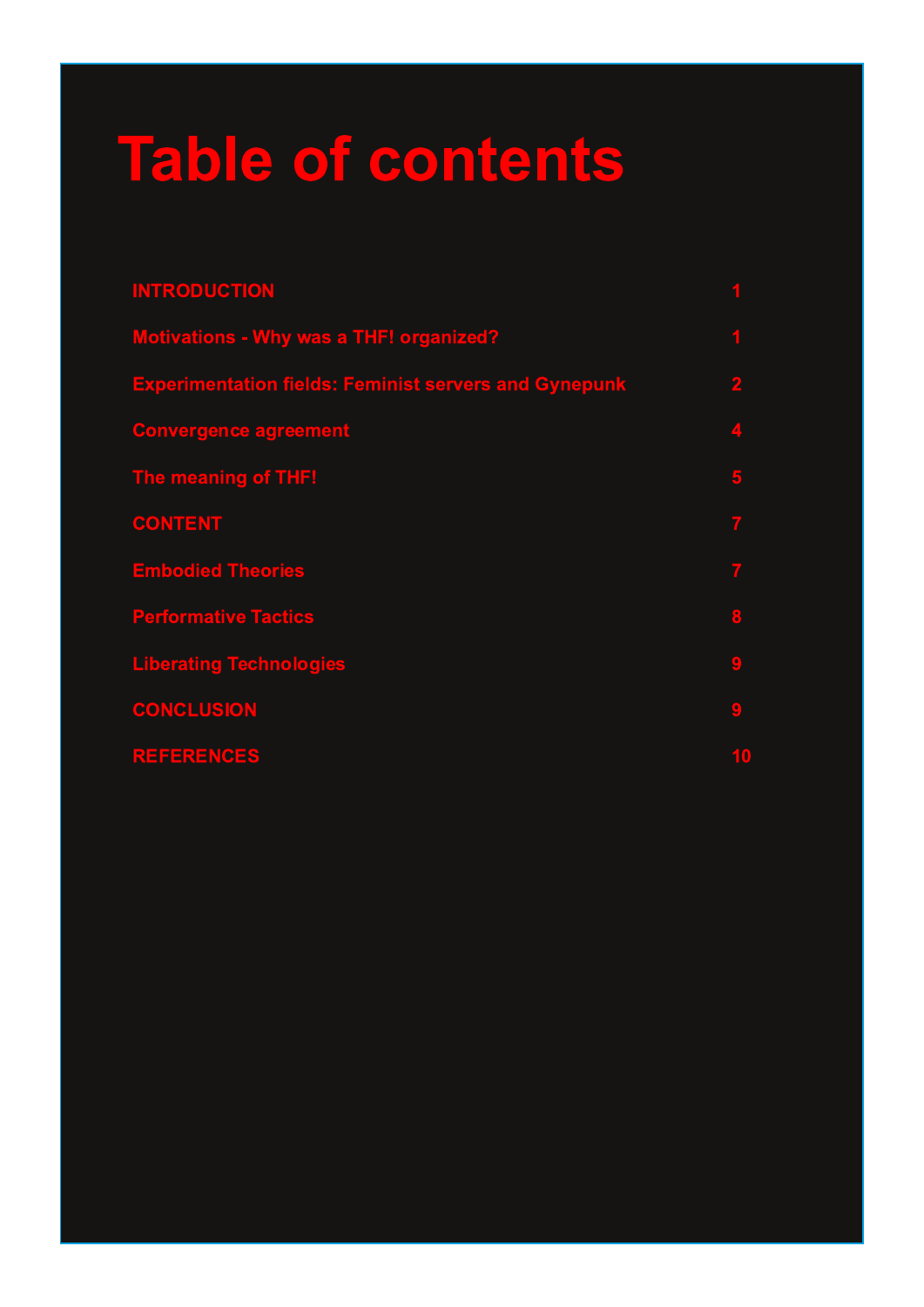+96 +C2?D 24< 6> :?:DE + 4@?G6C86?46 H2D 7:CDE@C82?:K65 :? 2=27@F 2? 64@:?5FDEC:2=A@DE  $42A:2E+DE4@2CJ +842E65$   $\leftrightarrow$   $702$   $2046=022$ 2E2=@?:2 @CD6G6? 52JD 7C@> E96 E9 E@E96 E9 @7 F8FDE :?E6CD64E:@?2=76> :?:DED BF66C2?5 E2?DA6@A\$ @72=86?56CD> 6EE@ 36EE6CF?56CDE2?5 FD6 2?5 F=> 2E6=J 56G6=@A 7C66 2?5 =:36C2E:?8 E649?@=@8:6[D](#page-12-0) 7@CD@4:2= 5:DD6?E +96 A2CE4:A2?ED@7E96 + F?56CDE2?5 E649?@@8:6D2?5 924<:?8 AC24E46D:? E96 3C@256DED6?D6 E9:D:?4=F56D924<:?8 E96 3@5J 8J?64@=@8J 2?5 86?56C924<:?8 2DH6=2D 24256> :2 A2C6?E9@@5 2?5 2=D@4@> AFE6C DJDE6> D 5:DEC:3FE65 ?6EH@C<D 2FE@?@> @FDD6CG6CD PA:C2E6Q4@> > F?:EJ 32D65 2?5 @C :?56A6?56?EC25:@EG 92C5H2C6 2?5 6=64EC@?:4D C@F?5 A6@A=6 42> 6 E@E96 4@?G6C86?46 H96C6 5:D4FDD:@?D A2?6=D 92?5D@? H@C<D9@AD2?5 A6C7@C> 2?46D@? 2 G2C:6EJ @7DF3;64ED F?7@=565

> +96 7@=@H:?8 C6A@CE:D32D65 @? E96 > 2:? 5632E6D2?5 5:D4FDD@?DE92EE@@<A=246 5FC:?8 E96 + \$ @C6 DA64:742=J :E:D32D65 @ B6 ?@E6DE2<6?4@=64EC6=J @? =@42=6 A25DD6EFA 5FC:?8 E96 4@?G6C86?46 +96 C6A@CE 2:> D2ED92C: 8 2 DF> > 2CJ @7B6 4 @64EG6 B @F89E AC@46DD6DE92E@44FCC65 2?5 :E:DAF3=D965 H:E9 E96 :562 E92E> 6> @CJ 2?5 2C49:G:?8 :D6> A@H6C:?8 2?5 6DD6?E:2= 7@CE96 EC2?D7@C> 2E:@? @7D@4:2=> @G6> 6?ED E2=D@ C64@8?:K6DE92E2E2 E> 6 @7:?4C62D?8 :?DE23:==EJ 7.?2?4:2= D@4:2= E96 @CGE42= 6E4 :E:D:> A@DE? EE@ 56DE23:  $\neq$ 6 D@42=65 2446AE65 > 62?:?8D . 92E  $76$   $\ge$   $\degree$ : D  $\ge$  62? E J62  $\textcircled{28}$  @92D492?865 2?5 6G @ G655 :?E@2 A=FQ==D  $@>62$ ?:?8DE $@>2J$  @?E6I EH:E9:? 2 E $>6$ DA2? 364@> 6D4CF4:2=E@E96 F?56CDE2?5:?8 @72 4@?46AE

DF49 2DE2?D76>:?:D> H9:49 42CC6D5:776C6?EG2 F6D56A6?5:?8 @? B96 =@42E@? DA246 2?5 @C A@E42=4@?E6I E 2> @?8 @B6\D. 92E924<:?8 > 62?E J62\D28@2?5 H92E:EDE=> 62?D:? 46CE2:? 4:C4=6D > :89E2=D@36 492=6?865 E@@A6? ?6H A6CDA64E:G6D2?5 AC2I :D

59; ' 9548 @# . > < ' 8 ' ! 57- ' 4/?+\*

. 6 DE2CE65 H:E9 E96 2DDF> AE:@? E92EE96 =24< @75:G6CD:EJ :?4=F5:?8 E96 A2CE:4:A2E:@? @7H@> 6? BF66CEC2?DA6@A=6 :? E649?@=@8:42=7:6=5D:? 86?6C2= 2?5 924<:?8 > @C6 DA64:7:42=J :D24FE6 . 6 4@?D:56C65 2D2 DE2CE:?8 A@:?EE92EE96 C6AC6D6?E2E:@?D@7DF49 8C@FAD2?5 @7E96:CP86?C6Q 2G6 E@@@FG? 567.?65 3JB9@D6 H9@2G6 ACG+6865 E@5@D@H9:+6 2EE> 6D36:?8 G6> @E=J 5:DE2?E 7C@> 2 AC24E:46 @CH2?E:?8 2 46CE2:? C6AC6D6?E2E:@? E@5@> :?2E6 E96 5:D4@FCD6 \$ @C6@G6CH6 36=:6G6 E92EE96D6 C6AC6D6?E2E:@?D> :89E?@E?646DD2C:=J 92G6 244FC2E6 4@?46AE:@?D@7H92E EC2?D76> :?:D> 2?5 924<:?8 > 62?D DH6 2C6 > 2?J 2EE96 7@C67C@?E@7E96D6 AC24E:46DH6 564:565 E92EH6 ?66565 E@4C62E6 DA246 E@> 66E@E96CDH:E9 H9@> H6 92G6 277:?:E:6D 3FE> :89E ?@E92G6 <?@H? 23@FE3642FD6 @72 G2C:6EJ @7724E@CDDF49 2D86@8C2A9:42==@42E:@? =2?8F286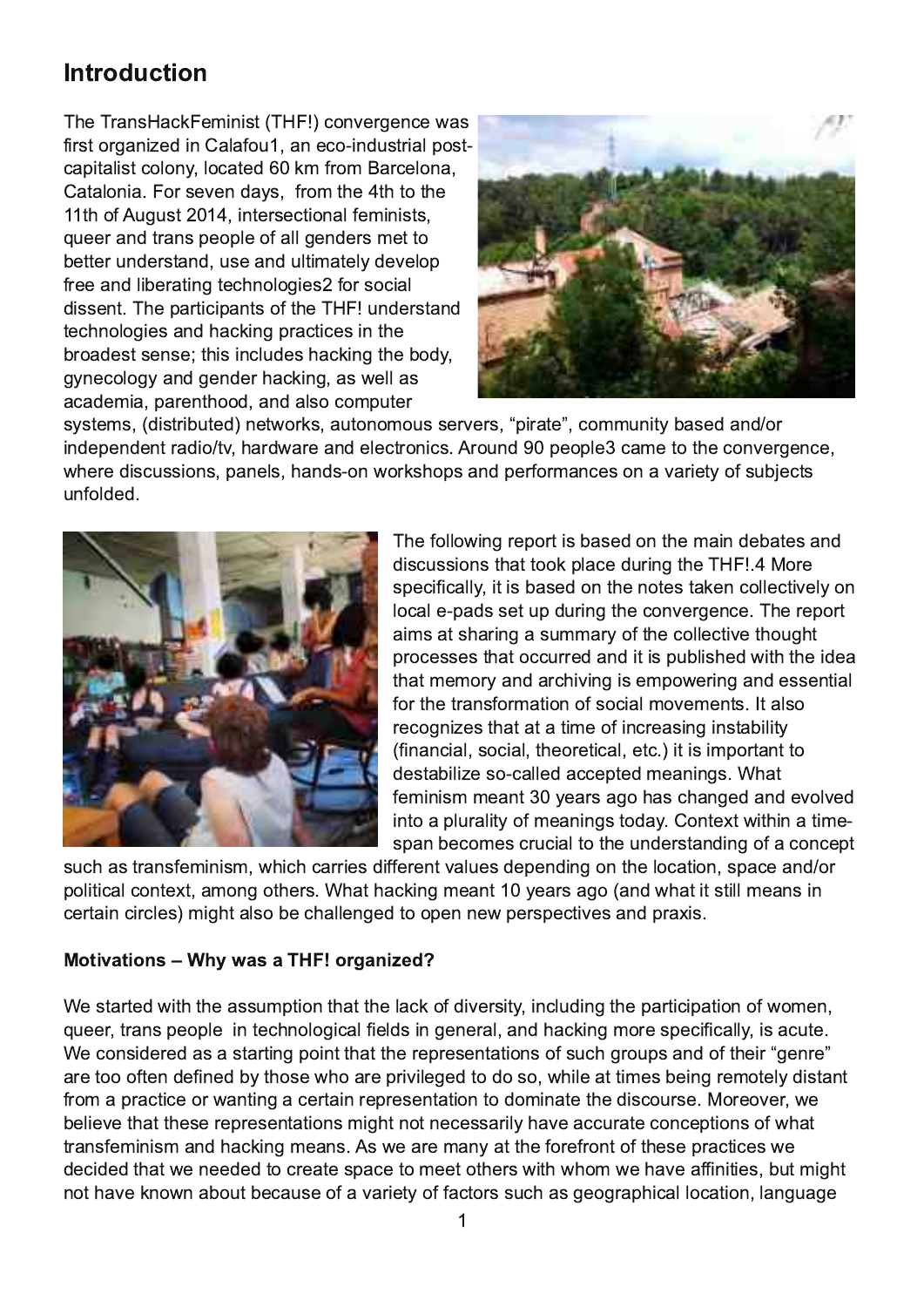?@E96C@7@FC9JA@E96D6DH2DE92EE@> 2<6 @FCAC24E:46 C6=6G2?E2?5 G:D:3=6 E@@FCD6=G6D2?5 E9@D6 :?E6C6DE65 3J :? :E H6 ?66565 E@> 66EE@5:D4FDD4C:E:42=2AAC@2496DE@H2C5DE649?@=@8:6D 924<:?8 4F=EFC6D2?5 76> :?:D> +96C6 H2D2 4=62C56D:C6 E@=@@< 2E4J36C2?5 E649 76> :?:DE  $:$ DDF6D7CQ  $\geq$  2 AQ  $\equiv$  4:K65 2?5 9 Q  $\equiv$  DE4 A6CD 464 EG6 2DE96 G56  $@$ 2?? $@$ F?4:?8 E96 + EC:65 E $@$ 6I AC6DD +96 :?E6CD64E:@?2=2?2=JD:D7C2> 6H@C< FD65 5FC:?8 @FC4@?G6C86?46 2=D@7:ED@FC A@=:E:42=AC@;64EH9:49 2:> D2E36:?8 ECF=J 4@8?:K2?E@76I :DE:?8 DJDE6> D@7@AAC6DD:@?D C@> E96 DE2CEE9:D2AAC@249 C6BF:C65 2=@7FDE@6?8286 H:E9 E96 5:G6CD:EJ @74F=EFC6D D@4:2=DE2EFD D6I F2=@C:6?E2E:@?D C246 6E9?:4:E:6D2?5 @E96CA@H6CDECF4EFC6DE92E4C62E6 G2C:@FD7@C> D2?5 =6G6=D@7:?6BF2=:EJ :? 2446DD 56D:8? FD23:=:EJ 924<:?8 A@E6?E:2= 6E4 7@C5:776C6?E:?5:G:5F2=D

 $67@6$   $6$   $>$   $32$  $<$   $2$   $8$   $@$   $B$  $6$   $+$   $-$  H6  $36$  $=$  $6$  $G$  $5$   $B$  $2$  $E$  $C$  $9$  $2$  $G$  $s$   $>$  $@$  $c$  $S$  $>$  $C$  $D$  $E$  $2$  $S$   $\cdot$ ? $E$  $C$  $D$  $5$  $4$  $E$  $@$  $2$  $=$ 24EGDED2?5 AC24EE@60D2EE96 7@C67C@E@7E96 FD6 2?5 56G6=@A> 6?E@7=:36C2E@7 2?5 7G6 5@ E649?@=@8:6D D276 DA246DE@:8?:E6 56D:C6DH6C6 2 > FDE \$ @C6@G6CE96 + 2:> 65 2EEC:886C:?8 E9:D56D:C6 E@H2C5D EC2?D76> :?:DE2AAC@2496DE@E649?@=@8J 2?5 924<:?8 E92E 7@DE6C55:77666?46D2FE@@J=36QE@2?5D@4:2= C6D:DE2?46 +@C6249 @FEE@2 H:56 2F5:6?46 E92E> :89E?@E 92G6 :56?E765 E96:CAC24E46 2D924<:?8 H6 > 256 6I A=4:EE96 EH@7@=@H:?8 AC6> :D6D 6G6CJ3@5J :D2? 6I A6CE:? C6=2E:@? E@ E96 E649?@=@8:6DE96J FD6 :? E96:C6G6CJ52J =:76 2?5 2DH6 4@?D:56C86?56CE@36 @?6 @7E96 > @DEA6CG2D:G6 D@4:2= E649?@=@8:6D6G6C4C62E65 H6 H6C6 4@?G:?465 E92E6G6CJ3@5J 925 2 =@EE@D92C6 @? E9:DE@A:4 E@@ 55:E:@?2=J H6 H2?E65 E@ 4@?G6J E96 :562 E92EH6 766=H6 2C6 2E2 ?6H 52H? H96C6 76> :?:DE2?5 :?E6CD64E:@?2=E649?@=@8:42=C6D:DE2?46 :D2C:D:?8 . 6 H2?E65 E@;@:? @FC4@=64E:G6 7@C46D:? 492=6?8:?8 DJDE6> D @7@AAGDD@PB2EH6 6?4@F?E6C@2 52J E@52J 32DD. 6 H2?E65 E@4@=64EG6=J 564CJ E96 D@42=65 2FDE6CEJ > 62DFG6D E96 7.?2?4:2=DJDE6> 32?<CFAE4J > 2DDDFCG6:=2?46 E96 :?7C:?86> 6?E@? ACG24J C89ED 8@G6C7> 6?E2=2?5 3FD:?6DD2AA6EE6 7@C@FC > 6E2 52E2 E96 H:E49 9F?EDE@CF=6 @FC3@5:6D E96 4C:> :?2=:K2E:@? @7@FCC6AC@5F4E:G6 C:89ED 6E4 +@86E96CH6 5:5 ?@E@?=J H2?EE@C64=2:> 3FEE2<6 E96 @AA@CEF?:EJ E@FD6 2?5 56G6=@A =:36C2E:@? E649?@=@8:6D:? 7@DE6C:?8 42C:?8 2?5 ?FCEFC:?8 6?GC@>6?ED2D72C2DA@D3=67C@>A2EC2C492=2?542A:E=:DE3692G@DB@F89ED2?524E@D :?2⇒JB96>6DD286H6H2?B65E@4@?G6JH2D . 6 20663F:=5:?8 B9:D7C@>B968C@F?5FA ! @:? FD:? :> 28:?:?8 4Q27E?8 2?5 56G6=@A:?8 E96 @AE@FE3FEE@? D 7@C2 E22?D76> :?:DE:?DFC664E@?

 $=6+7/3$  +49 954,  $\frac{1}{2}$  8 +3 /4/898+7; +78 ' 4\* >4+6: 41

? @C56CE@:?G6DE:82E6 E9@D6 A@E6?E:2=@AE@FE3FEE@?D H6 AC@A@D65 :? E96 42=7@CA2CE:4:A2E:@? EH@H:56 2C62D@76I A6C:> 6?E2E:@? ?2> 6=J E96 56G6=@A> 6?E@7 J?6AF?< AC24E:46D 2?5 6> :?:DED6CG6CD

>4+6: 41 :D23@FE6?828:?8 :? 2 C25:42=492?86 @7A6CDA64E:G6 23@FE> 65:42=E649?@=@8:6D 2?5 E96 D@42=65 AC@76DD.@?2= 2?5 > 65:42=:?DEEFE@D J?6AF?<:D2? 6I EC6> 6 2?5 244FC2E6 86DEFC6 E@56E249 @FC3@5:6D7C@> E96 4@> AF=D:G6 56A6?56?4J @7E96 7@DD:=DECF4EFC6D@7E96 9686>  $@:4962 + 59$  DJDE6> > 249:?6 J?6AF?<D $@:64E@:DE@6?23 + 5966$  6>6 $@86?46$   $@7$  / + 2446DD:3=6 5:28?@DD=23D2?5 E649?:BF6D:? 6I EC6> 6 6I A6C> 6?E2E@ DA246D 5@H? @? E96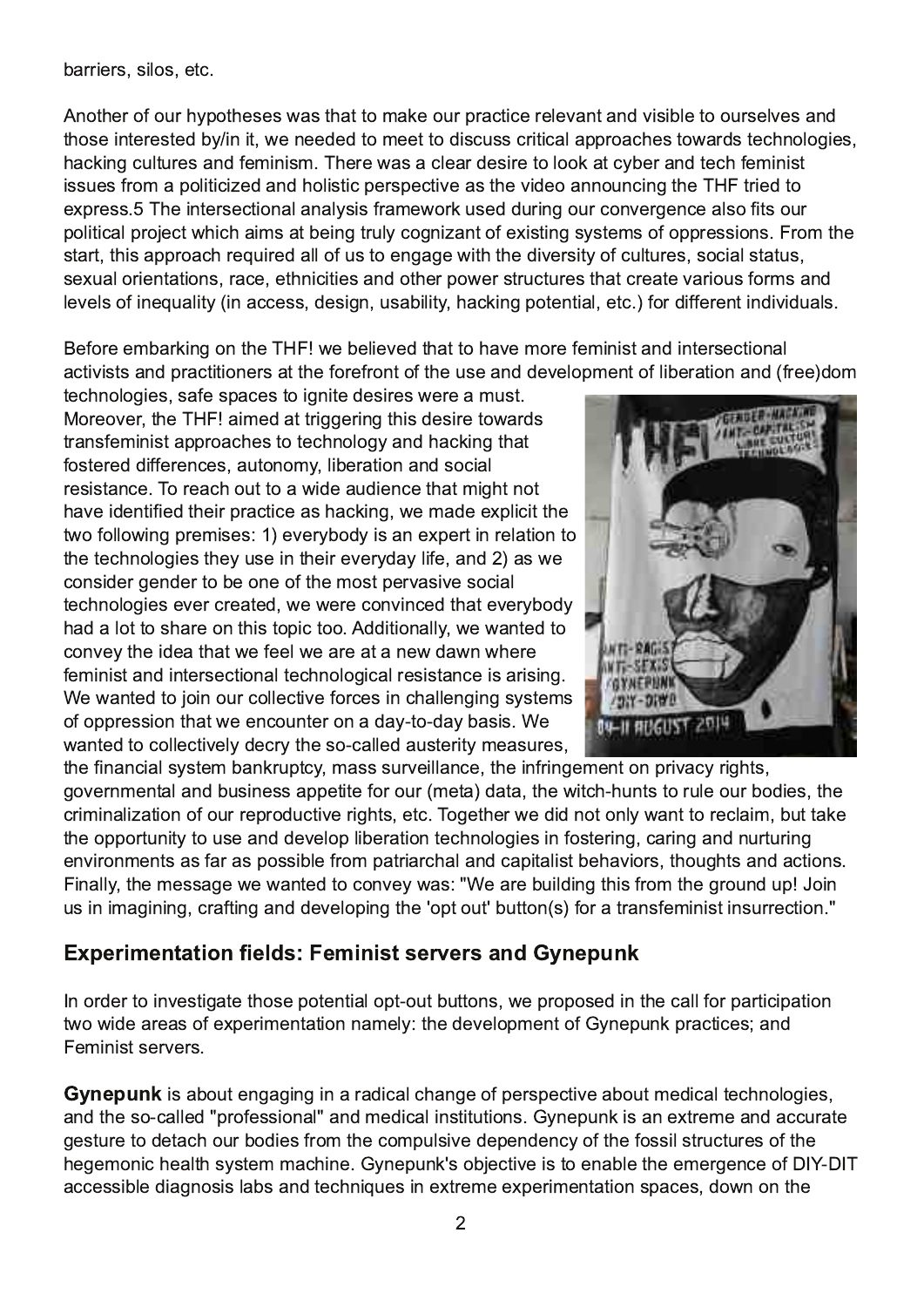

rocks or in elevators if it is necessary. It is about having these possibilities in a situated stable place or/and in nomadic mobile labs to be able to perform as much as WE WANT, in an intensive way: smears, fluid analysis, biopsy, PAPs, synthesize hormones at will, blood tests, urinalysis, HIV tests, pain relief, or whatever WE NEED. It is about hacking and building our own ultrasound, endoscope or ecography devices in a low-cost way. All this experimentation is made in complementarity with herbs and natural knowledges, oral traditions, underground recipes, seeking with hunger to generate a plethoraof DIY lubricants, anti-contraceptives, open doula domains, savage caring of any visceral hands-on technologies, such as menstrual extraction, all elevated to the maximum potential of common learning and radical self-body-power ...!

Gynepunk is based on scientific methodologies and disciplines and relies on the knowledge that comes through the experience of each body and from ancestral body wisdom; that is also why documentation and memory under any form is essential! ANY format: visual treasures, sound mines, microscopic riddles, biologic cabinets, microbiologic growing centers, online seedbanks, fluids archives, fanzine (paper sms), oral decoding chorus, self voodoo healing rituals. Like those, gynepunks will ferment and mutate going fast forward to an explosive and expansive movement towards radical experiments, collective strong confidence, to build our-body politics; something that is vital to share and spread in infinite pandemoniums. Nobody can burn US! NO ONE! The witches NOW have the flames//

**Feminist servers** have been a topic of discussion, a partially-achieved aim and a set of slowpolitical practices among an informal group of transfeminists interested in creating a more autonomous infrastructure to ensure that data, projects and memory of feminist groups are properly accessible, preserved and managed. The need for feminist servers is a response to: the unethical practices of multinational ICT companies acting as moral and hypocrite censors; gender based online violence in the form of trolling and hateful machoists harassing feminist or women activists online and offline; the centralization of the internet and its transformation into a consumption sanctuary and a space of surveillance, control and tracking of dissent voices by government agencies among others. All these factors have led to a situation where the internet is not a safe space and where it is common to see feminist and activist work being deleted. censored, and/or prevented from being seen, heard or read. Freedom of expression is part of the feminist struggle and TransFeminists can contribute by providing collectively the knowledge and means to ensure their right to speak up remains accessible online, offline and wherever and under any format expression emerges. There will be no feminist internet without properly managed autonomous feminist servers. This is about regaining control and gaining autonomy in the access and management of our data and collective memories. It is also about being able to have feminist mailing lists, pads, wikis, content management systems, social networks and any other online services managed by feminist tech collectives. It is also of course about continuing to argue that social justice in technologically driven environments needs a more gender and culturally diverse presence in general. To achieve those objectives, many sessions during the THF discussed questions such as: what are the purposes of a Feminist Server? What makes a server autonomous and feminist? Where are possible (socially sustainable) models for those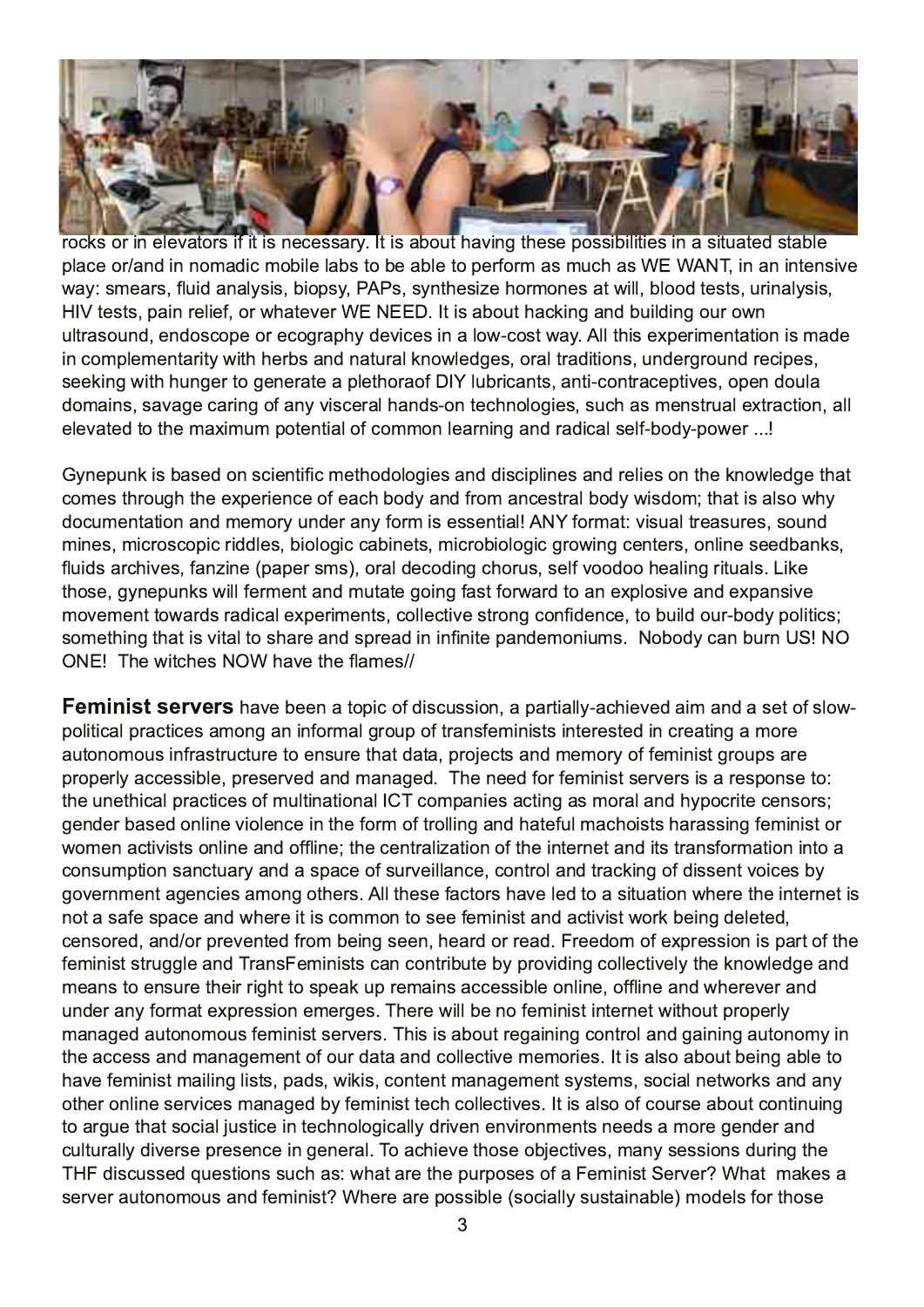## D6CG6CD @H 5@H6 4C62E6 ECFDE2> @?8 FDE@56G6=@A 4@@A6C2E:G6 2AAC@2496DE@E96 > 2?286> 6?E@7B@D6 DA246D@7GDDE2?46 2?5 E2?D7@C> 2E@?

+H@76> :?:DED6CG6CDAC@;64EDH6C6 C63@@E65 5FC:?8 E96 + E96 \* JDE6CD6CG6C AC@;64EH9:49  $H2D@2:?2 \Rightarrow$   $\angle$ F?4965 3J 6?56Q492?86 $\oplus$ 2?5  $\oplus$ 6 4 $\oplus$ 4E4 +649 2C?:G2= 6E4 2?5 H9:49 H:= 7@4FD@? 9@DE:?8 @?=:?6 D6CG:46D 2?5 E96 ?2C492D6CG6C H9:49 H2D=2F?4965 3J 2=27@F :?923:E2?ED2?5 A6@A=6 :?G@=G65 :? E96 @C82?:D2E:@? @7E96 + 2?5 H9:49 H:=7@4FD@? 9@DE:?8 52E2 +96 =2EE6C4FCC6?E=J 9@DED2 > 65:2H:<: 7@CE96 5@4F> 6?E2E:@? @7E96 + [2?](#page-12-0)5 2 . @C5' C6DD  $72C$  @E9 AC@64ED2C6 @A6? 6G6? E9@F89 > @56Q2E65 2?5 E96J 2C6 FD:?8 > 2: $\neq$ :?8  $\neq$ IED2?5 ) 492??6=DE@4@@C5:?2E6 E96 D6G6C2=E2D<DE92E?665 E@36 [2](#page-12-0)49:6G65

 $54$ ;  $+7$ - $+4$ ) +  $-7$ + $+3$   $+49$ 

:?2=J E@4C62E6 2 PD276 DA246QC@@E65 :? 2 4=62CA@=:E:42=AC@;64EH6 D6EFA 3@F?52C:6D7C@> E96 86E8@+96 28C66> 6?EE92EH6 2D<65 6G6CJ@?6 E@C6DA64EH2DE96 7@=@H:?8

EE6?566D2C6 6I A64E65 E@EC62E2=A6@A=6 2?5 724: = E6DH: E9 C6DA64E2?5 96 = A 4G62E6 2 H64@ :?8 6?GQ@?> 6?E 7J@ F?@E46 3692G@CE92E72:=D E@> 66EE9:DDE2?52C5 A=62D6 DA62< FA 2?5 96=A <66A+ 2D C6DA64E7F=2DH6 6I A64E:EE@36

+9:D:D2 E2?D76>:?:DE6G6?E2?5 D@ 6 3692G@D 2C6 ?@EH6=4@> 6 ?J <:?5 @786?6C2=92E67F=?6DD2?5 5:DC6DA64E H:=36 566A=J 5:D2AAC@G65 . 6 H:=?@E:?G:E6 J@F E@=62G6 H6 H:= 5:C64E=J <:4< J@F @FE#@?8 DE@CJ D9@CE:7J@F 3692G6 =:<6 2? 2DD 9 @ 6 + :D;FDE? @EB6 C89E4@?G6C66?46 7@CJ@F

+96 + :D2 D6=7> 2?2865 6G6?E+9:D> 62?DE92E 2=A2CE4:A2?ED4@EC3FE6 E@:ED4@E6?ED 5J?2>:4D2?5 =@8:DE4D FC:?8 E96 6G6?E2?5 367@C6 H6 H:=564:56 E@86E96CH9:49 E2D<D D9@F=5 36 249:6G65 2?5 6G6CJ@6 H:=4@EC3FE6 E@E96:C C62=K2E@ . 6 2C6 ? @ED6CG46 AC@G56CD H6 2=4@@< C64J4=6 4=62? 5@4F> 6?E:?7@C> E2<6 42C6 @7E96 E6> A@C2=2FE@?@> @FD4@> > F?:EJ H6 92G6 4C62E65 2?5 H6 92G6 7F? E@86E96C

+96 + 2?5 2=27@F 2C6 E@E2=J 4@> > :EE65 E@7C66 4F=EFC6 AC@E64E:@? 2?5 25G2?46> 6?E +96G67@C6 :7J@FH2?EE@AC@5F46 2? 20E4+6 A:646 @72F5:@GDF2=@C2?J @B6CEJA6  $@>$  F $\pm$  65:2 4 $@$ 6 $@$ 86  $@$  B $6$  + 2?5  $@$  2 $\neq$ 7 $@$  J $@$  D $@$   $\neq$   $@$   $6$   $\pm$  2D6 B $6$   $>$  2E6C2=F?56C2 7G6 =:46?D6 ) 625 @FC> 65:2 AC@E@4@= :7J@F H2?EE@AC@5F46 D@> 6E9:?8 23@FE 2=27@F :? @C56CE@ 4@?EC:3FE6 E@E96 5@4F> 6?E2E:@? 2?5 4@G6C286 @7E96 + 6G6?E

+9:DA@=:E:42=AC@;64E:D=@42E65 :? 2 DA246 H:E9 G2C:@FDA2CE:4F=2C:E:6D 2=27@F 92D 56G6=@A65 7C@> 2? 232?5@?65 DA246 :?E@2 A=246 @7=:76 E:D4@> A@D65 @7D96=E6CDE@ 244@ > @52E6 GDE@D:??6H 9@ 6D E96C6 2C6 DA246D2?5 H@C<D9@AD7@CAC@5F4EG6 AC@64ED E 92D?F> 6C@FD:?7C2DECF4EFC6D7@CE96 4@> > @?D DF49 2D2 <:E496? 5:?:?8 C@@> 924<=23 49:4<6? 9FE49 4@> A@DEDA246 4=62?:?8 A@:?E D@4:2=46?E6C2?5 7C66 DE@C6 %@H :ED9@F=5 36 ?@E65 E92E:E :D2? 64@:?5FDEC2=AC@64E:E:D?@E2? 28C4F#FC2=@C962#9 AC@64E?@C2? 64@G=286 @C2 C6EC62EDA246 E@H@C< @? DA:C:EF2=:EJ @C6I :DE6?E:2=5@F3ED E:D?@EJ6E2? :5J=:4 A=246 E@6?;@J ?2EFC6 2?5 E96 6?G:C@?> 6?EE9@F89 H6 H:=2=H@C< 7@CE92EE@92AA6? @?6 52J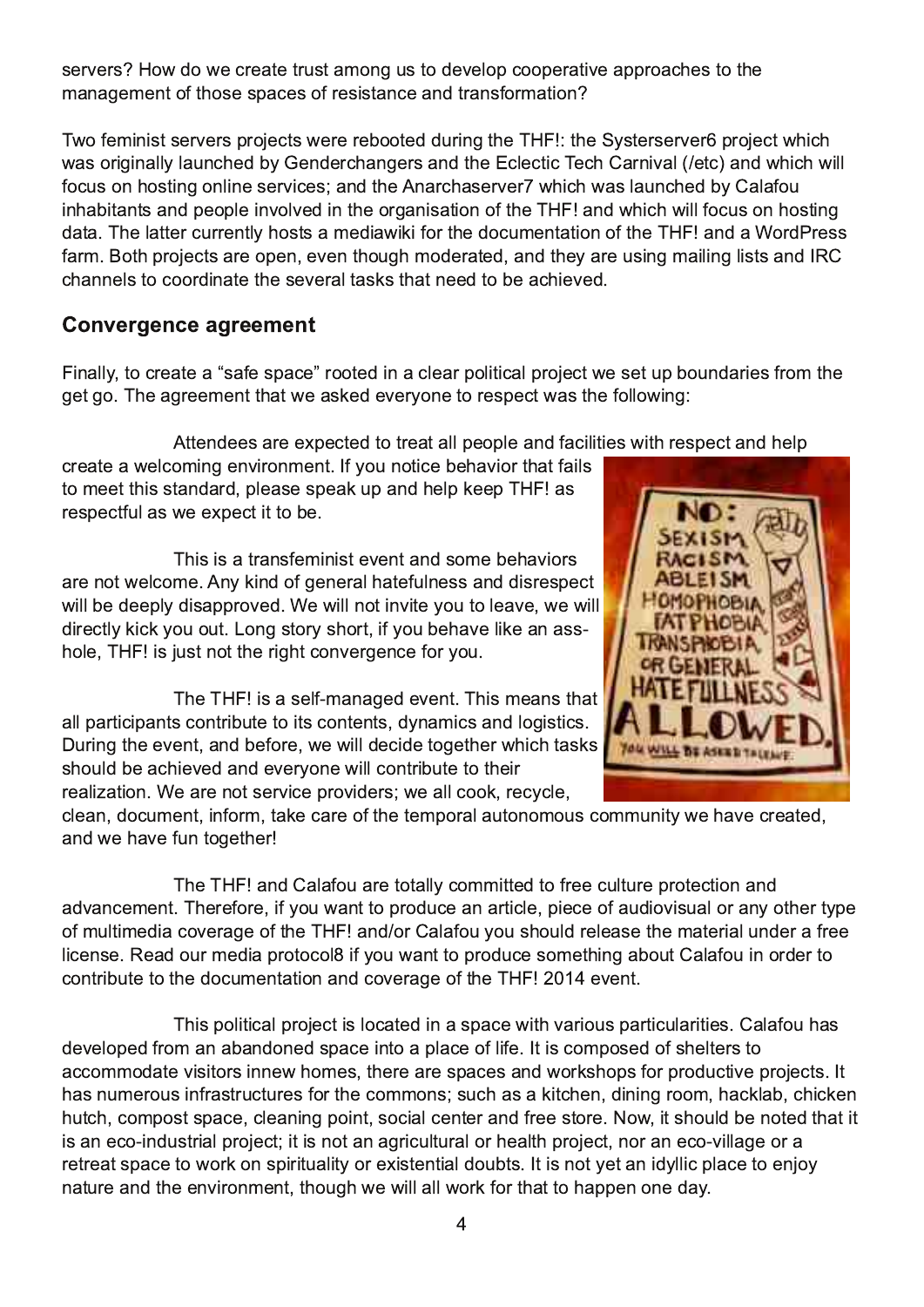$! + 3 + 4/4 - 5, !$ 

FC:?8 E96 + 2 5:D4FDD:@? H2DDE2CE65 23@FEE96 > 62?:?8 @7+C2?D 24< 6> :?:D> . 92E5@ E9@D6 E9C66 4@?46AED> 62? 2D2 H9@=6 @H 4@F=5 H6 4@??64EE96 5@ED36EH66? E96> DH6 H6C6 4@ :?8 7C@ 5:776C6?EA6CDA64EG6D ECJ:?8 E@7:8FC6 @FEH92E+ > 62?E7@CFD2D2 8C@FA  $H2D2?$  :>  $A@D?EA2@B'B:D82B96C?8$  )  $6764E?8@$  :  $D>62??8 D > 62?EAFD9:?8 B6$ 3@F?52C6D@7H92EH2DA@DD3+67@CFDE@:> 28:?6 E@86E96C2?5 @A6?:?8 FA A@DD3:==E6D EH2D 2=D@E@ECJ E@?@E762C46CE2:? AC24E46DE92EH6 > :89E?@E92G6 F?56CDE@@5 3642FD6 @72 =24< @7 :?E6C24E:@? 6I A@D:E:@? @C5:2=@8F6

+9:D4@=64EG6 C67=64E@? :D2? @? 8@:?8 AC@46DD:? H9:49 H6 H2?E> @C6 A6@A=6 E@A2CE4:A2E6 +9:D:D?@E2 7:I 65 AC@46DD@C4@?46AE EDF?56CDE2?5:?8 H:=36 7=F:5 2?5 @A6? +96 7@=@H:?8 :D2 DF> > 2CJ @7E96 > 2:? 5:D4FDD:@D2?5 5632E6 E92EE@@< A=246 5FC:?8 E96 \$ 62?:?8 @7+ D6DD:@?D

:CDE D6A2C2E:?8 E96 + 4@?46AED96=A65 FD:56?E:7J E96 C@@ED369:?5 6249 @?6 2?5 E96C67@C6 > 256 :E> @C6 :?E6=:8:3=6 +96 5:D4FDD:@? DE2CE65 H:E9 E96 :> A@CE2?46 @7F?56CDE2?5:?8 +C2?D 6> :?:D> + 2D2 DE2?52=@?6 4@?46AEE92E2=C625J 6I :DE65 :? E96@CJ 2?5 AC24E:46 &?=J EH@> 2:? EC2;64E@C:6DH6C6 AC6D6?E65 23@FE+ 2?5 96?46 :E:D:> A@CE2?EE@> 6?E:@? E92E@E96C EC2;64E@C:6D6I :DE3FEH6C6 ?@EE96 7@4FD@7E96 5:D4FDD:@?D2?5 E9FDH:=?@E2AA62C:? E9:DC6A@CE

? E96, \* 4@?E6I E+ H2D2 4CEBF6 255 C6DD65 3J E96 D@42=65 D64@?5 H2G6 @776> :?:D> :? E92E:E925 ?@E366? 23=6 E@<66A A246 H:E9 ?@? ?@C> 2E:G6 86?56CD2DE96J 2C6 E9@F89E  $6$  > 3 $@$ :65 2?5  $\pm$  $6$ 5 EB6 D2 > 6 E  $>$  6 B6 $@$  H2D2 $\pm$  $@$ B6 $@$   $@$  $?$ :E $@$  B2EEC2?D86?56CDEF5:6D 42??@E6I:DEH:E9@FE[76](#page-12-0)>:?:D> @E96CH:D6:ECD<D7@4FD?8 E@@>F49 @? E96 DF3:64EGEL @7 :?5:G:5F2=D H96C6 :E:D> @DE=J E96 :56?E:EJ @7E96 A6CD@? E92E> 2EE6CD 2?5 E9FDC:D< 6?E6C:?8 :?E@2 G6CJ =36C2=5:D4@FCD6 23@FE:56?EEJ H96C6 4@=64EG6 5:> 6?D@D2C6 > 256 :?GD3=6 2?5 D@4:2=  $GED$  $E$ ?46 364 $Q$ 8 $D$ 6 $G$ 6? >  $Q$  $G$ 6 5:774F $\pm$ 

+96 @B6CEC2:64E@CJAGGD6?E65 H2DE96 @?6 7C@> \*A2:? EDE2CE65 3J 9:89==89E?8 E92E@?!2?F2CJ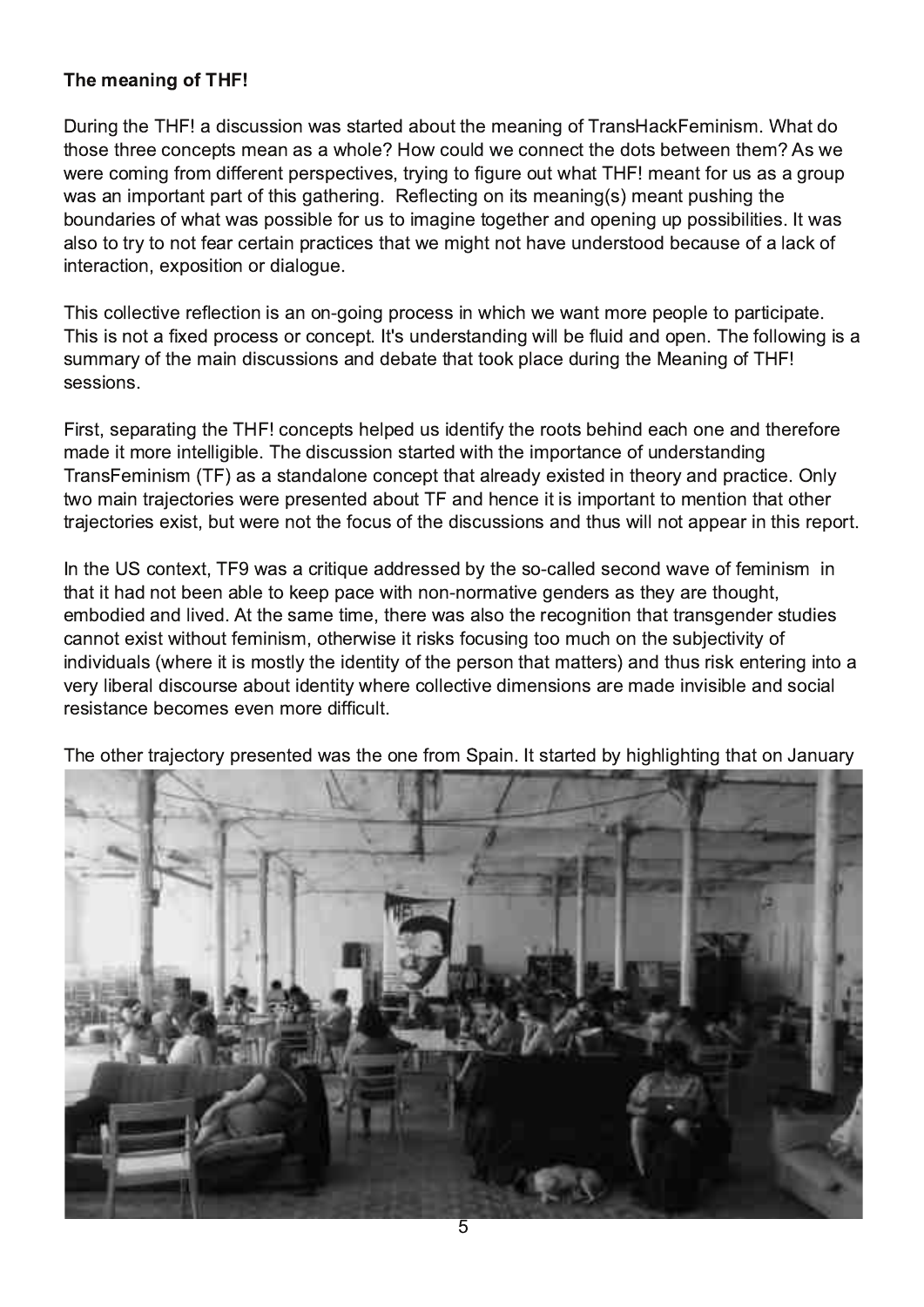$2 > 2$ ?:76DE@7@C2 + (2?D 6>:?:DE:?DFCC64E@ H2D=2F?4965 +9:DE6I EH2D2 C624E@ E@2 A@=E42=4@?E6I E:? H9:49 E96 # + ( 4@ > F?: EJ 76 = E96J H6 C6 5:D4 C : ? 2E65 282:?DE2?5 @C ?@E6?@F89B<6?:?E@244@F?E3J>@G6E25:E@?=76>:?:DE>@G6>6?ED+9652E6@7AF3=42E@?  $@7B6 > 2$ ?:76DE $@2 \div 8$ ?D:ED6 $\overline{5}$ H:B Be 02A2EDE2 DECF88 $\div 6$   $\div$ 2.7F2CJ H96?  $C636 \rightleftharpoons CFD4@> F$ ?:E6D56D46?565 7CQ E96 9: $\rightleftharpoons$  2?5 EC886C65 @?6 [@7E9](#page-12-0)6 > @DED8?:742?E C6G@=FE@D@7E96 2E6 EH6?E6E9 46?EFCJ \$ @C6 C646?E=J :? 2? 2?E9@=@8J 23@FE +C2?D76> :?:D> @DH2DAF3=:D965 H9:49 7@4FD65 @? 5:776C6?EE96> 6DDF49 2DE96 64@?@> J  $C_6$ =2E@D9:AD2?5 E649?@=@8J E925 ?@46?E2=A@DE@?@96CE92? 92G?8 E96 :?E6?E@? E@C6  $E9.2 < B5.2$ 

@C> 2?J @7E96 A2CE:4:A2?ED + :D72C7C@> 36:?8 @=J 23 @FEBF6DE@D @7:56?EEJ :E:D2=D@ 2?5 6DA64:2= 23@FEE96 C6 A@E4:K2E@? @7  $76 > ?:D$   $QC^*$  A2?:D9 A2CE4:A2?EDA2CE4F=2C=J + :D23@FE> 2<:?8 6I A=4:EE96 =:?< H:E9 2?E 42A:E2=DEA6CDA64EG6D:? 4@R2DEH:B9B6, \* E25:E@ H96G B:D5:G4E4@?64E@ :D6:B6C ? @EAC6D6?E @C? @E> 256 D@6IA=4:E ? E9:DH2J + @A6?DE96 A@DD:3:=:EJ E@6I A6C:> 6?EH:E9 ?6H DA246D2?5 AC24E46D E@8@36J@?5 3:?2C6D 2?5 4C@DD3@C56CD E96C6 :DE96 H:=E@ 6I A6C:> 6?EH:E9 E96 3@5J H:E9 E649?@=@8J 2?5 E@:?E6C4@??64EE9@D6 E9C@F89 E96@CJ 2?5 AC24E46 CO2 E9606 E96 4@?G6CD2E@? 7@4FD65 @? A @ D D 3=6 AC ?4: A = 6 D B 2 E 4 @ F = 6 G A C6 D 6 ? E +

:CDE@72= E96 H@C5 PEC2?DQ?665DE@36 F?56CDE@@5 :? :EDA=FC2=:EJ @7H2JD +C2?D2D2 ?@F? 2 G6C3 2?5 2 AC67.I 6:?8 :? EC2?DE@ :? EC2?D7@C> 2E@ 36:?8 EC2?D86?56C65 36:?8 EC2?DG6CD2= EC2?D5:4:A=:?2CJ 6E4 +C2?D2D2 G6C3 > 62?:?8 :?E6CC@82E:?8 4C@DD:?8 7FD:?8 C@> E92EDE2CE:?8 A@:?E+ 2=@HD7@C6IA2:D@: :?E6G@:?64E@ B640@DD:8 @7A9JD42=2:5 > 6EA9@C42= 3@C56CD E2=D@A@:?EDE@E96 724EE92EE96 4@?46AE:D4@?DE2?E=J 6G@=G:?8 24<?@H=658:?8 E92E H96? ? @E@?D364@ 6 7.1 65 @C4=@D65 E96J 2=D@368:? E@5:6

+96 E6C> P924<QC676CDE@E96 > @C6 EC25:E:@?2=24E@75@:?8 @7E2<:?8 E9:?8D2A2CE@7 F?56CDE2?5:?8 B:?8D:? 2 566A6CH2J FE:E:D2=D@D66? 2D2? 24E@ 2?5 2D2 A6O7@S 2?46 :? @C56CE@924<A2EC2Q9J42A:E2=D>2?5 @B6CDJDE6>D@7@AAGDD@72?53J>2<?8 B@D6 DJDE6> D6I A=4:E + :D2=D@23@FE36:?8 2H2C6 2?5 24<?@H=658:?8 @?6 DACG=686D E:D23@FE F?56CDE2?5:?8 B6 C6=2E@D36EH66? ACG=686 2?5 @AAGDD@ + AC24E46 :D23@FE36:?8 2?E: C24:DE2?E: 42A: E2=:DE2?E: D6I: DE2?E: 236=DE2?E: 9@> @A9@3:4 2?E: EC2?DA9@3:4 2?5 FD:?8 924<:?8 2D2 > 62? @7GDD2:?46 D23@286 2?5 E2?D7@S 2E@?

:?2=J E96 H@C5 P924<Q2=D@:?EC@5F46DE96 5:> 6?D:@?D@74@?E28:@? 2?5 4@?E2> :?2E:@? F?56CDE@ 5:? 2 A@DEG6 =:89E +9@D6 FGGFD6DQE924<76> :?:D> 2?5 E2?D76> :?:D> :?E@6F46 ?6H > @52==E6D@7D66:?8 2?5 G6H:?8 E96 H@ S=5 E92E96=A E@3062< E96 3:?2C6D > 2=6 GD 76> 2=6 E96@CJ GD AC24E:46 H9@AC@5F46DGD H9@4@?DF> 6D<?@H=6586 E649 24E:G:DEDGD 24E:G:DED 6E4 +96 4@?46AE@7GQ:==EJ:D2=D@=:?<65 E@2FE9@D0:A 2?5 E96 AF3=:4 5@> 2:? O:? E96 D6?D6 E92E:E:DE96C6 E@36 C6 5:DEC:3FE65 C6> :I 65 C6 AFCA@D65 2?5 =@8:42=J 2=D@924<65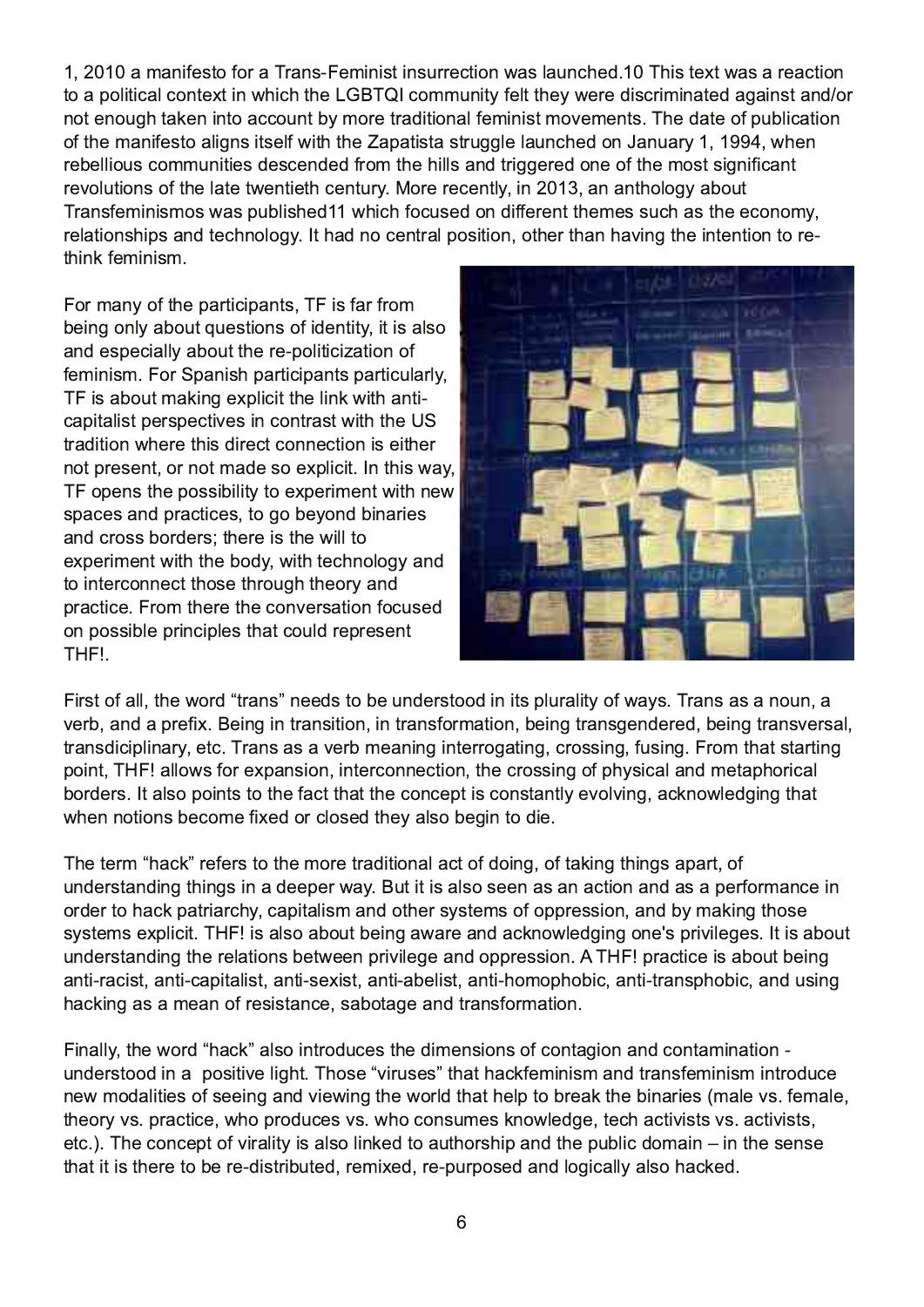## Content

The content presented and produced during the THF! broadly fits into three main themes: Embodied Theories, Performative Tactics and Liberating Technologies.

Embodied Theories: This stream of the program refers to the activities where content and theories were embodied by the participants. Embodied theories are theories that are lived and experienced. They emerge from the ground up; from activists' particular experiences and/or

positionality. Embodied standpoint theories aim at reconfiguring theories by limiting and reducing the existence of binaries, particularly the distinction between researchers and activists, and theory and practice. For the THF! embodied theories was about the extent to which activists can be living embodiments of a chosen theoretical or hermeneutical path. It was about trying to find answers to the following questions: How does embodied knowledge shape us in terms of social interaction, perception, subjectivities, etc? What do embodied theories do to us? Does embodied theory come to be through practices and/or the belief in a theoretical framework?



The following presentations and discussions explored those questions:

Hacking Gender Construction: The raison d'être of this session emerged out of a need and desire to look at how gender is constructed in society. It started from the assumption that once we understand how gender is constructed, we can hack the concept. The session outlined in 10 steps how to set up biased gender constructions and served as a reminder of the domination of certain scientific, social and cultural assumptions in society.

Anarcha Gland: This presentation aimed to highlight the racist and sexist history behind gynecology. Marion Sims, a slave doctor in 1840s in Alabama, is recognised as the father of modern gynecology. What is rarely told is the ways in which he used women slaves with fistulas, often without anesthesia, to "unearth" the female body. The AnarchaGland project aims at rendering visible the women slaves involved in this practice and how racist and sexist the practices were.

What is Genitalism? The presentation aimed at demystifying what genitalism is specifically and more broadly to demystify the use of language in emancipative contexts.

Hacking the Academia: The starting point with this session was how do you position yourself as a queer, feminist or transfeminist in academia? This session was rooted in personal experiences of how to hack academia in concrete terms to be able/or try to attempt to position oneself asgendergueer or transfeminist within a university setting.

Crips are Hot and They Fuck: The session highlighted the intersection between hacking. sexuality, queer and disability studies. It highlighted the untold history of activism and disability in Europe and North America and arqued that for a vibrant queer politics to exist, it must incorporate a vibrant crip politics.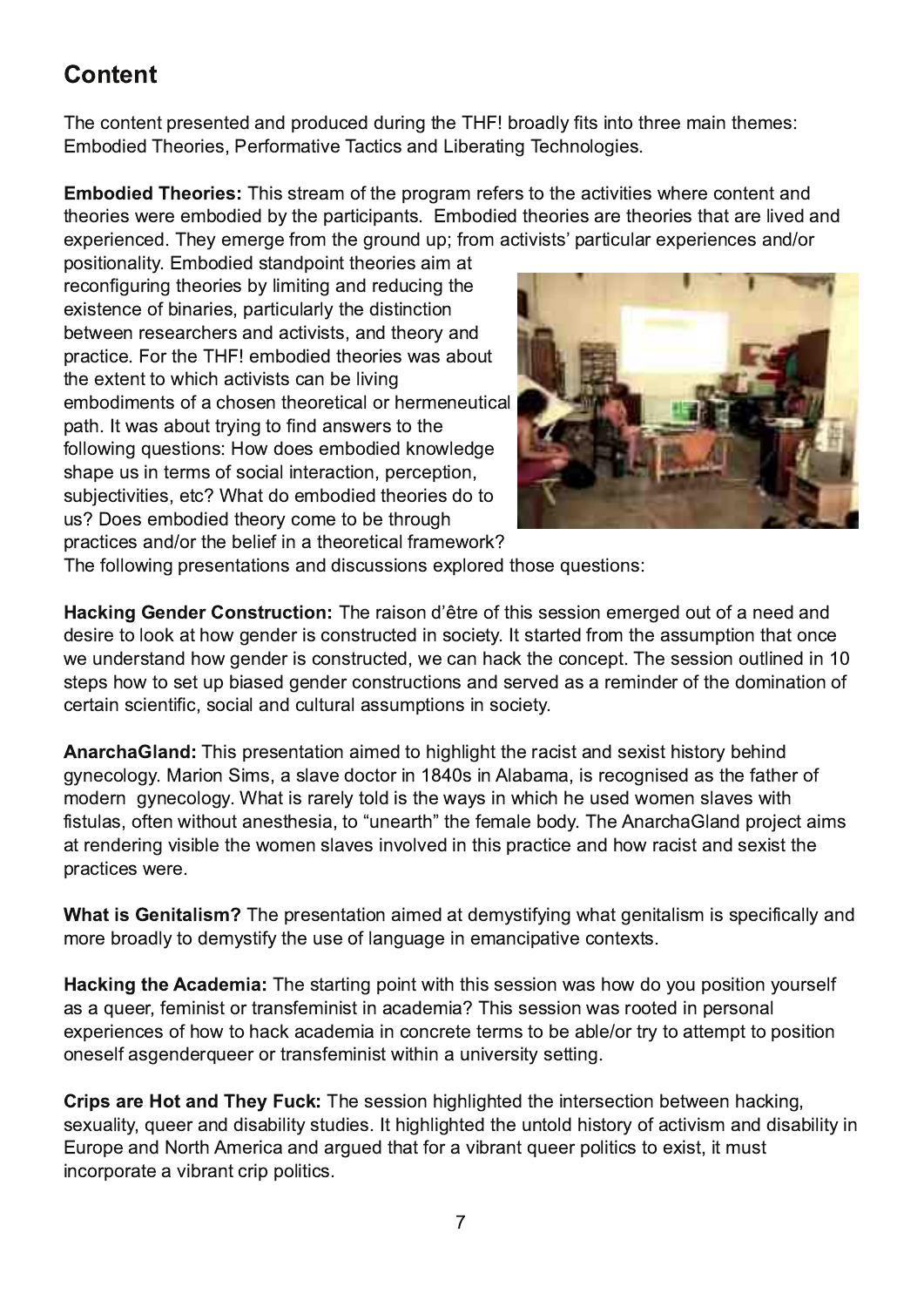>( 57- 53 ' 49/) /83 +9:DD6DD:@? 2:> 65 2E:?G6DE:82E:?8 4J3@C8 :56@=@8:6D E6I A=@C65 E96 2DDF> AE@ E92E4J3@C8:2? C@ 2?E4:D> 2?5 FEFCDE76ED9:K2E@ > :89E36 \$25:?8 E@FCE96C 6I A=@:E2E:@? 2?5 568C252E:@? @7@FC?2EFC2=6?G:C@?> 6?ED 2?5 E@2 A@E6?E:2=J E649?@72D4:DE  $4 \Rightarrow 2E6$ 

')1/4-9+''(>+9:DH@GD9@A2:>652EB=<:?82?5D92C?823@FE2±6C72EG6H2JD@7 A2C6?E?8 \* @ 6 @7E96 BF6DE@D5:D4FDD65 H6C6 @H E@65F42E6 J@FC49:=5C6? E@36 A6@A=6  $QFED56 QTBO5F2=D > 2? HQ22?$   $QH EQQG6QCQ66 EQ25EQQ2=Z > 1.5$   $DEF4EF(GD2253F15)$ :?7@C> 2=DFAA@CE?6EH@C<DE92EH@C< 2?5 5@?@EC6AC@5F46 E96 A2C2?@:2 @7E96 EC25:E:@?2=72> :=J

+@C625 E96 ?@E6D7C@> 6249 24EGEJ GDE E96 + H:<: 9@DE65 @? E96 ?2C492 D6CG6C 9EEA E?JFG-4@ ?9ADEA

+7,573 ' 9/; + ! ' ) 9/) 8 +9:DDEC62> @7E96 AC@8C2> C676CDE@E96 E24E:4DE92E2C6 36:?8 FD65 3J E96 A2CE4:A2?EDE@4:Q4F> G6?EA@=E42= 64@?@>:4 D@4:2=2?5 @C4F=ETC2=32CC6CDE9C@F89 A6C7@C> 2?46D ' 6C7@C> 2E:G6 E24E:4D2C6 24E:@?D AC24E:46D2?5 @CAC@;64EDE92E24E:G:DEDF?56CE2<6 E@C2:D6 4@?D4:@FD?6DD 3C:?8 A@=E42=:DDF6DE@E96 7@C6 AC67:8FC6 E96 H@E5 E96J H2?EE@=:G6 :? 2?5 G67C2> 6 QC5:DOFAE5 @ :?2?E?2CC2EG6D:? 4G62EG6 H2JD +96D6 E24E4D2C6 A6C7QCS 2EG6 :? E96 D6?D6 @74@ > :EE?8 2? 24E@ 2?5 A@D6DD.?8 286?4J +96 A607@C> 2EG6 E24E4DF?56CE<6? 2E+ E@@< D92A6 E9C@F89 E96 7@=@H:?8 AC6D6?E2E:@?D =:G65 AC@;64ED2?5 @C5:D4FDD:@?D

 $!$  . +  $+2$  95  $5$   $!/$ , $/$ ) ' 954 6750+) 9 +96 AC6D6?E2E@ 9:89 $\div$ 89E65 E92EE96 AC@64EH2D4@?46:G65 2D2 D6C6D@7@C2=> @5:742E@DH:E9 56?E2=E649?@=@8J 2?5 EDDF6 6?8:?66C?8 +96 AFCA@D6 @7 E9:DAC@;64E:DE@6?92?46 E96 A9JD:42=A=62DFC6 @792G:?8 @C2=D6I 7@C82J A6@A=6

' 9+22/9+ /8. /4- +9:DD6DD.@/7:CDE2:> 65 2ED9.@H:?8 E96 6IE6?EE@H9:49 D2.16====BD2.06 F3:BF:E@FD:? E96 D<J 2?5 9@H 62DJ :E:DE@:56?E:7J E96> \* 64@?5=J :E2:> 65 2E567:?:?8 E96 DA246 23@G6 FD2DM' F3=4 \* A246 N2?5 B6G67@G64=2:> :E2D2 DA96G67@C4@=64EG6 5632E6 2?5 564:D:@? 23@FEE96 FD286 @7:E2?5 E96 BF6DE:@?D2?5 4@?46AED2D<65 2?5 56G6=@A65 2C@F?5 :E

: ( 2)  $\leftrightarrow$  /-4/4-  $+7+3$  54 > FC?8 E96 + 4@?G6688?46 2 AF3 $\neq$ 4 <6J D8?:?8 A20EJ H2D @C\$2?:K65 E@6?23+6 A2QE4:A2?EDE@G6C7JB96 2FB96?E4:EJ @7<6JD@H?6QD2?5 4@?EC3FE6 E@B96 6I A2?D@? @7E96 H63 @7EFDE +96 7246 E@7246 > 66E?8 H2DE96 A6O764E@AA@LF?:EJ 7@C2 8O@FA E@92G6 2 =:G6 6I 492?86 @7<6JDE9C@F89 2 924<6C46C6> @?J

+3 /4/89! ' ) 9) 8 54 9 + +9 +9:DD6DD@ 2:> 65 2ED92C?8 4@+64EG6 E24E4DE92E92G6 366? 56G6=@A65 @? E96 :?E6C?6E3J 76> :?:DED 2?5 E96 H2JD:? H9:49 E@:> AC@G6 E96 4@??64E:@? 36EH66? 76> :?:DE8C@FADH96? 56G6=@A:?8 42> A2:8?D2?5 @C24E:@?D:? 4J36CDA246

%4+ +658/957/+8 +9:DD6DD@ 5:D4FDD65 B6 :> A@D2?46 @7K:?6D2?5:?6 > 2<:?8 2D2 7@C> @7 924<:?8 E96 AC6DD2?5 2D2 + AC24E:46 2?5 @792G:?8 2 4@=64E:@? @7K:?6D@?=:?6 2?5 @? 2  $> 6D9$  ?6 $H$ @ $c$  & FE@7B:DD6DD@ 2 = DE@7H63 A=2F@CSD DH96C6 J@F 42? 6?;@J 2 G2C6EJ @7 76> :?:DEK:?6DH2D86?6Q2E65 +@A6CFD6 E9C@F89 E96 = DEGDE 9EEA E:?JFG=4@> ?< EFJE

: ( 2)  $/$ - $/9$  2  $/$ ( 7 7/+8 +9:DH@cD9@A H2D2:> 65 2EGB9:?<:?8 E96 :?7QDEF4FGD@7 <?@H=6586 AC@5F4E:@? :CDE2 5:D4FDD:@? H2D@C82?:K65 @? E96 H2JD:? H9:49 H6 42? AC6D6CG6 2?5 5:DD6> :?2E6 E96 4@=64EG6 > 6> @CJ @7D@4:2=> @G6> 6?E02?5 4CE42=E9:?<:?8 :? 86?6Q=  $B$ 0 $E$ F89  $B$ 6 > 2<:?8  $Q$ 75:8: $E = AF3 \neq 3$ C206D 6 8  $9$  $E$ A 2222203  $Q$ 8  $9EAD$   $HHH > 6$   $2$   $QQ$   $QQCD$   $QCDG$   $QCDG$   $QCDG$   $QCDG$   $QCDG$   $QCDG$   $QCDG$   $QCDG$   $QCDG$   $QCDG$   $QCDG$   $QCDG$   $QCDG$   $QCDG$   $QCDG$   $QCDG$   $QCDG$   $QCDG$   $QCDG$   $QCDG$   $QCDG$   $QCDG$   $QCDG$   $QCDG$   $QCDG$   $QCDG$   $QCDG$   $QCDG$   $QCDG$   $QCDG$   $QCDG$   $QCDG$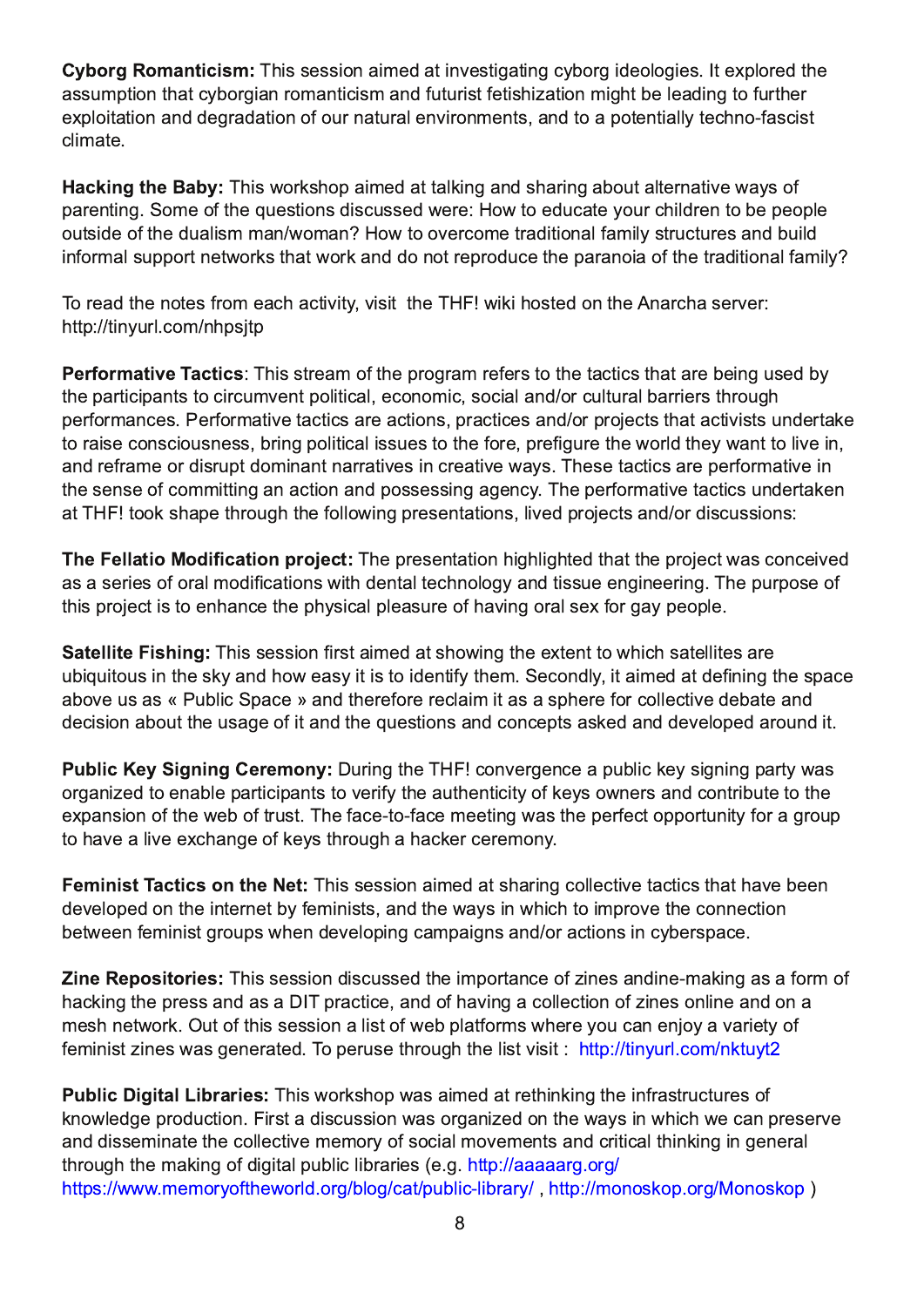\* 64@?5 :E2=@H65 A2CE:4:A2?EDE@=62C? 9@H E@FD6 2 3@@< D42??6CE@:?DE2=2?5 4@?7:8FC6 7C66 AC@8C2> D2?5 2AA=:42E:@?D7@C3F:=5:?8 42E2=@8D677:4:6?E=J @? E96 :?E6C?6E2> @?8 @E96CE9:?8D

3 ' 4) /6' 957> ! . +' 97+ +9:DH@C<D9@A H2D32D65 @? G2C:@FD6I A6C:6?46D@7A2CE:4:A2E@CJ  $B62BC$ ?  $FC=2$ ?5 FC32? 2C62D:? 5:776C6?EA2OED  $Q7#2E$ ? > 6C42 +96 > 2:? 8 $Q2=H2DEQ3F=52$ 4@=64E:G6 5C2> 2EFC8J 2?5 D46?:4 6=6> 6?ED E92E6> 2?4:A2E@CJ AC2I :D2=@HD

+' 9. ' ,+8 P 62E9 276QH2D@C82?:K65 H96C6 A6@A=6 4@F=5 E2=< 23@FE2=E9:?8DC6=2E65 E@ 562E9 2?5 5J:?8 +96 @3;64EG6 H2DE@:?4C62D6 2H2C6?6DD @7562E9 E23FDH:E9 2 G6H E@  $6$ ?23 $\div$ ?8 A6@A 6 E@ $>$  2<6 Be $5$  > @DE@7BeC 7?:E6  $\div$ G6D

52254 5/8+\$ +9:DH@C=D9@A 2:> 65 2EA=2J:?8 2C@F?5 H:E9 2?5  $\pm$  2C :?8 3J 5@ ?8 G2 E96 > 2<:?8 @72F5:@G:DF2=:?DE2=2E:@?DE92E:?G@=G65 6=64EC@?:4D 36?5:?8 4:C4F:ED2?5 9@> 6 > 256 :?DECF> 6?ED @C> @C6 :?7@C> 2E:@? G:D:E9EEAD ?6EH@C< @C8 [A6493=6?52=23](https://network23.org/pechblendalab/)  $9 \text{ I} \text{E}$  A6493 $\text{=}$  6?52  $9 \text{ } \text{E} \text{E}$  = 6

 $!$  . + > (+76+7,573 '4) + " 6 9 - + 85,  $9$  ' 7+ + 96 + ' 20 $24$ :A2?ED80 $\epsilon$ Z $>$  : $\neq$ CH:E9, A\* E286 2? @A6? D@FQ46 H63 32D65 A=2E7@C> 7@C4J36O7@C> 2?46 . @C<D9@A A2OE4:A2?ED:? 2=27@F =62C?65 9@H E@4C62E6 > 65:2 7@C2?5 FD6 , A\* E286 2?5 56G6=@A:?8 :562D7@CE96:CA6C7@C> 2?46 ) 6> @E6 A2CE:4:A2?ED;@:?65 @? E96 ?:89E@? E96 232C6E7@C2? :> AC@G:D65 A6C7@C> 2?46

 $!$  . +  $'$  (  $'$  7+9  $!$  7' 48 : 9.7/89) > (57-8 &? E96  $\neq$ DE52J @7E96 + 2 + (2?D FHF CDE4 J3@CBD 232 C6EH2D @C622?:K65 +96 7@=@H:?8 8C@FAD2?5 4@=64E:G6DA6C7@C> 65 2EE96 232C6E ' @12°@E2D9 2G<32:56C/\$2C':≑, ADE286 ! 2> @42 56 232 - 28:?@' =2DE:2 ' 6C<2?46DA@CF? +F3@2?5 \$ :DD\* 2D2

+@C625 E96 ?@E6D7C@> 6249 24EGE6DGDEE96 + H:<: 9@DE65 @? @FC ?2C492 D6CG6C 9EEA [E:?JFC=4@>](http://tinyurl.com/kdjdsnz) <5;5D?K

 $/( +7)$  94- ! +) . 4525- /+8 +9:DDEC62> @7E96 AC@8C2> 6I A=@C65 2 G2C6EL @7E649?@@8:6DE92E42? 36 4@D56C65 E@36 =36C2E?8 #:36QE?8 E649?@=@8:6D2C6 C@@E65 :? =:3C6 7C66 4F=EFC6 2?5 :ED A2CE4:A2?ED2:> E@6> 3C246 AC@E64E2?5 25G2?46 :E. 6 4@D56C 4@CA@C2E6 D@4:2=> 65:2 4@CA@C2E:@?D 2 < 2 52E2 6> A:C6D DF49 2D

@@8=6 H6 5@36==6G6 @@8=6 A2CE4F=2C=J E@36 6G= 56DA:E6 :ED> @E@M5@?RE36 6G=N 2D 92G?8 5:C6 4@?D6BF6?46D@? @FCACG2E6 2?5 4@=64EG6 =:G6D +96 AC@7:=6DE92E2C6 4C62E65 23@FE FDH96? H6 FD6 4@ A@ 2E6 D@4:2=> 65:2 A=2E7@C> D2?5 D62 G4 9 6?8:?6D C64 @ 56 G6 G3: E@752E2 H6 AC@5F46 7@C64@?@> :4 A@=:E:42= D@4:2=2?5 @C> 2DDDFCG6:=2?46 AFCA@D6D @CA@C2E:@?D?@H 24E2D> 65:2E@CD@7@FC4@> > F?:42E:@?D2?5 :? EFC? > 2?:AF=2E6 9@H H6 F?56CDE2?5 E96 H@C=5 200 FO #:3602E@? E49?@#8:6D7@CFD> 62? B<?8 324< E96 4@R\$#@7E96 :?E6C6E :?7C2DECF4EFC6 2=8@C:E9> D :?D4C:3:?8 ?6H G2=F6D:? 4@56 2> @?8 @E96CD \$ 2?J @7E96 24E:G:E:6D @C82?:K65 F?56CE9:D42E68@CJ 2:> 65 2E6?92?4:?8 D<:=DE9C@F89 92?5D@? H@C<D9@AD2?5 AC6D6?E2E@D +96J:?4 + 565

 $!$ , +  $>$ 4+6; 41 /5  $'$  (  $+$ 9:DGDF2=AC6D6?E2E@ 2: $>$  65 2EAC6D6?E?8 H92E2 J?6AF?<#23 4@?D:DED@7 ED9@H65 E96 > @DE4@> > @? E6DE:? @3DE6EC:4:2? 86?64@=@8J E96 E649?:BF6D 6IEC24E@? EC62E> 6?E5:28?@DDFD65 E96 32D4 92C5H2C6 ?66565 E96 D2?:E2CJ 4@?5:E@?D ?66565 2?5 B 6 A 2 EB CO D 4 @ > @ = FD 65 : ? G 2 C @ FD 5:28? @ D E49 D F49 2D 7 @ 2?5:52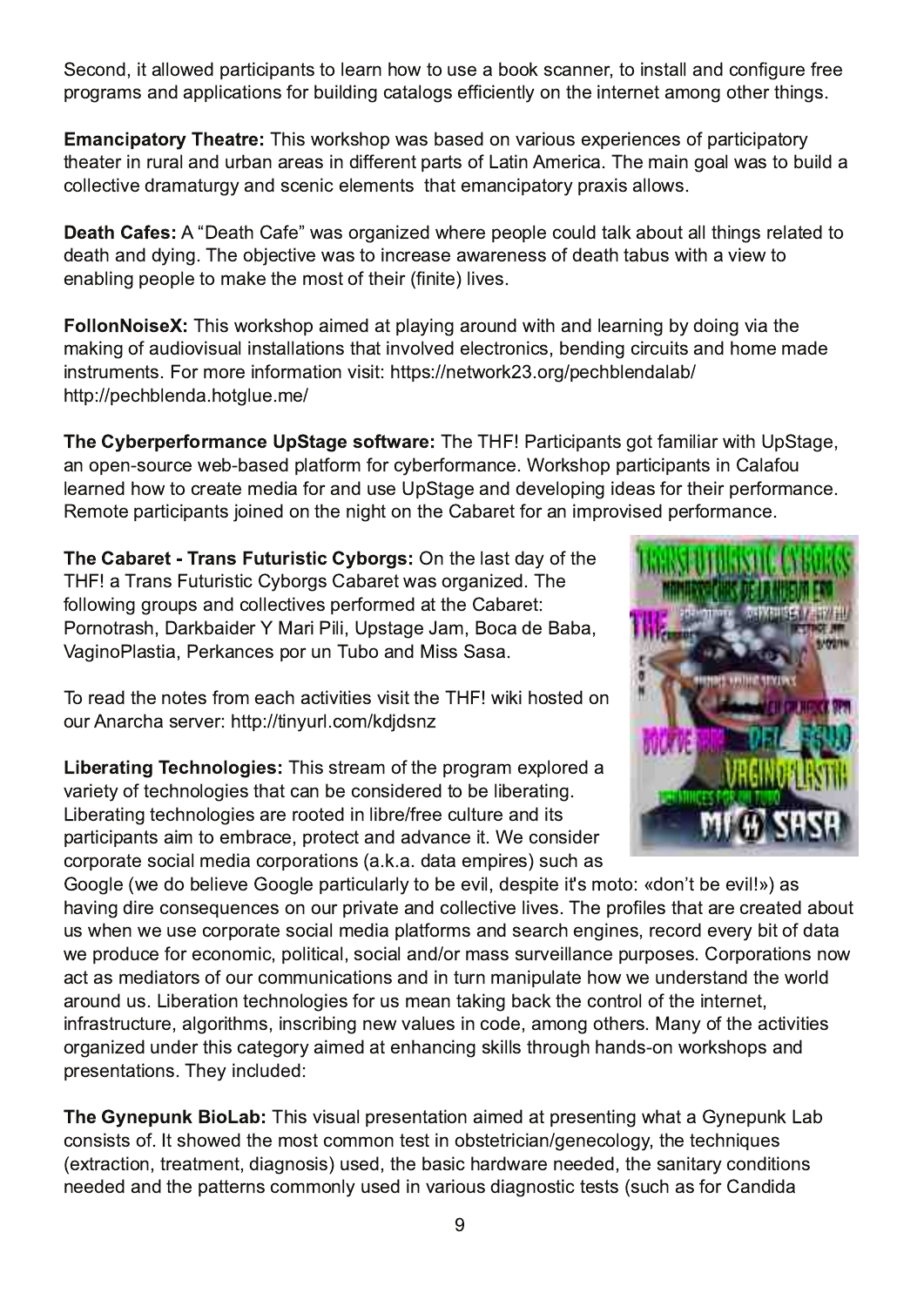G28:?:ED 2G56?6=2 EC4@ @2D ' ' 6E4

+2 +4897: ' 2+=97' ) 954 8>89+3 2D65 @? 2 E6I E3J ) 636442 92 <606?EE 65 P+96 . 92ED @HD2?5 . 9JD@7\$ 6?DEEF2= IEC24E@?QE9:DH@GD9@AD2:> 65 2E5:D4FDD:?8 E96 9:DE@CJ 369:?5 E96 56DG E@92G6 4@RQ4@G6C@FCG6AC@5F4EG6 DJDE6>

 $+3$  /4/89  $+$ ) 7+' 954 54 9 + 49+74+9 +9:DAC24E42=H@RSD9@A 2:> 65 2E56G6=@A:?8 A6CD@2=@C 4@=64EG6 G56@8Q2A9:4 5:D4FCDG6 :?E6CG6?E@D ' 2CE4:A2?EDH@C65 AC 2C=J E9C@F89 5F33:?8 2?5 DF3EE:?8 2D2 7@C> @74CE42=:?E6CG6?E@? FD:?8 76>:?:DE5:D4@FCD6 +9:D76>:?:DEC64C62E@? H@C<D9@A H2D32D65 @? E96 2AAC@AC:2E:@? @7AC6G:@FD=J 6I :DE:?8 > 2E6C:2=D 7@4FD:?8 @? E96 C6 AC@5F4E@ 2?5 924<:?8 @ > 2:?DE62> G56 @D

& ' \* /5 ' 3 54' ' 4\* : +22+8 +9:D92?5D@? H@C<D9@A :?EC@5F465 ) 25:@) 2> @?2 2?5 )  $F6 = 6D$  2 >  $@:6$   $@:76$  DE62 > :?8 F?:EE92EFD6D2 ) 2DA36 $@:$ ' : 32EEGJ 2 H:7:  $@8:6$  2, \* DOF?542C5 2?5 2 AQH6C65, \* 9F3 +9:DA6O7QCS 2EG6 D6DD.@ 2:> 65 2E6I A=2:?:?8 9 QH E@3F:=5 :EJ@FOD6=7 4@?E6I EF2=;K6 E96 AC@64ED2?5 20E4F=2E6 2 4CE42=2AAC@249 E@H2C5DE649?@=@8:42=  $E@QD7@C24@>Q.$   $QQC@46$ 

A# +' 6548B5, '88 +897: ) 954 +9:DE96@C6E42=2?5 AC24E42=H@CcD9@A 2:> D2E=62C?:?8 9@H E@FD6 46CE2:? E@@=D7@C@?=:?6 5@4F> 6?E2E:@? DF49 2D9@E8=F6 2?5 \$ '

 $5 < 95$  62  $> < 19$   $> 5$ : 7) 53 6:  $9 + 7 < 19$  5: 9145) 1/4- 5,, 9 + 8 $> 89 + 3$  579 + ;  $79$  ' 2 3 '). /4+ 8 + 9:DGCEF2=? @56 2:> 65 2E=62C?:?8 9 @H E@A=2J H:E9 J @FC4 @> AFE6CE9C@F89 2 G2C6EJ @7 E649?:BF6D2?5 EC4<D

/- /9' 28+) : 7/9> ' 4\* ) /7) : 3 ; +49/54 FC:?8 B:DD6DD@ A2CE4:A2?ED5:D4FDD65 2?5 > 256 2 =:DE @75:8:E2=D64FCEJ > 2?F2=DE92E6I:DE:? > 2?J =2?8F286D2?5 H9:49 92G6 2 76>:?:DEBF66CEC2?D 2?8 $\text{\textsterling}$  @CH9:49 2G6 24EGDE@C6?E65

6+4  $97++9$  '6 '66/4- '73> > 2AA:?8 A2CEJ H9:49 4 $\circledast$  ACD65 2  $\Xi \lt \approx 2$  H2 $\lt \lt$ :?8 EQFC 2?5 2 92?5D@? EFE@C:2= +96 8@2=@7EH@A2CED6DD:@? H2D2 76> :?:DEDEC2E68J @7H92EE@> 2A 2?5 H92E?@EE@> 2A:? E96 DFCC@F?5:?8D @7 2=27@F E:D:? E9:D4@?E6I EE92EA2CE4:A2?EDE@@x 2 H2=< E@6I A=@C6 2?5 > 2A E96 =@42=2C62 E9C@F89 H2=<:?8 @3D6CG:?8 H2E49:?8 =:DE6?:?8 2?5 D6?D:?8  $4@64E@42?5$ :  $?5:G5F2 \rightleftharpoons$ 

) 7++4/4- 5, 5) : 3 +49' 7/+8 FC:?8 E96 + 2 76H 5@4F> 6?E2C:6DH6C6 D9@H? :?4=F5:?8 ) F:?D- H:E49 F?E \$: D6I F2=:525 6DF?2 40624:@? 20EDE42 \$ J D6I F2=: EJ :D2? 20EDE4 4G2E@ G46GD 2 7:⇒ 23 @FE 2=27 @F 2?5 2 7:⇒ 23 @FEB6 ?E68C2= 2E=2? @@A6C2EG6 B2E AC6D6?ED 2-27@F ) F:?D- H:E49 F?E9EEA [CF:?D5@4F>](http://ruins-documentary.com/en/)6?E2CJ4@-6? \$ J D6I F2=: ED 9 EEA E?JFG=4@ @44 ?9 2?5 9 EEA G > 6 @4@ C646C6D 9EEAD 2C49:G6 @C8 56E2:=D [C646C6D](https://archive.org/details/Dreceres)

+@C625 E96 ?@ED7C@> 6249 24EGE6DGDEE96 + H:<: 9@DE65 @? @FC ?2C492 D6CG6C  $9E\text{R}$  E?JFG=4 $\textcircled{a}$  > 9D 4I 6

54) 2: 8/54

+@HC2A FA + :D23@FE